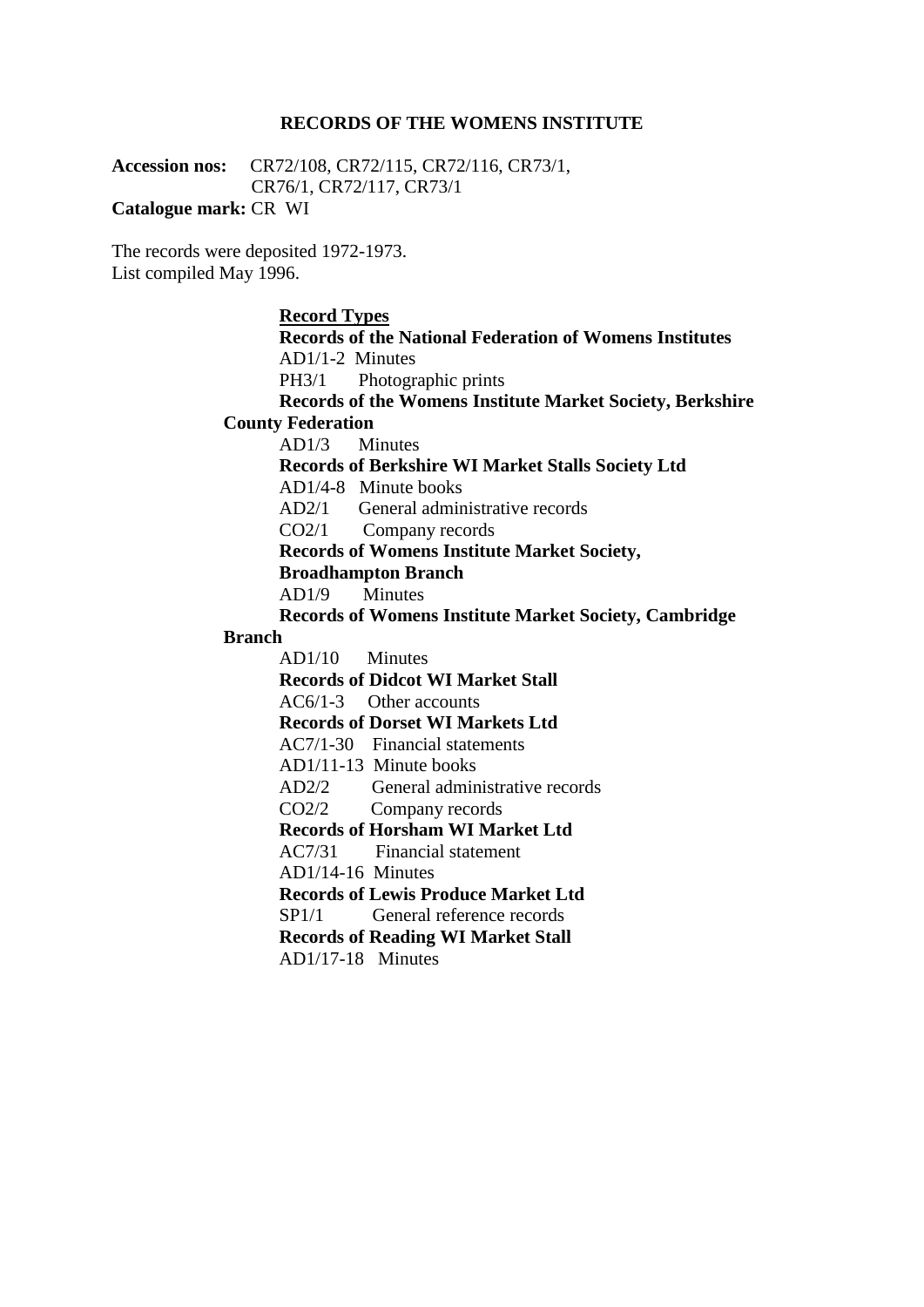## **NATIONAL FEDERATION OF WOMENS INSTITUTES**

## **AD1 MINUTES**

| AD1/1 | <b>EXTRACT</b> Executive Committee<br>Photocopy    | 1931-1933 |
|-------|----------------------------------------------------|-----------|
| AD1/2 | <b>MINUTES</b> Market Societies<br>Microfilm MF 53 | 1933-1966 |

#### **PH3 PHOTOGRAPHIC PRINTS**

| PH3/1 | <b>PRINTS</b> Local market societies                    | c <sub>1918</sub>    |
|-------|---------------------------------------------------------|----------------------|
|       | 37 items                                                |                      |
|       | Mounted on board for exhibition, with separate captions |                      |
| /1/1  | TEXT PANEL for exhibition giving history of WI          | $\lceil c1971\rceil$ |
|       | Co-operative Market Societies                           |                      |

# **WOMENS INSTITUTE MARKET SOCIETY, BERKSHIRE COUNTY FEDERATION**

### **AD1 MINUTES**

| AD1/3 | <b>MINUTES</b>  | 1932-1972 |
|-------|-----------------|-----------|
|       | Microfilm MF 53 |           |

# **BERKSHIRE WI MARKET STALLS SOCIETY LTD**

## **AD1 MINUTES**

# **AD1/4-8 Minute books, Annual General Meetings**

| AD1/4 | MINUTE BOOK        | 1932-1935 |
|-------|--------------------|-----------|
| AD1/5 | MINUTE BOOK        | 1935-1945 |
| AD1/6 | MINUTE BOOK        | 1946-1955 |
| AD1/7 | MINUTE BOOK        | 1955-1960 |
| AD1/8 | <b>MINUTE BOOK</b> | 1960-1968 |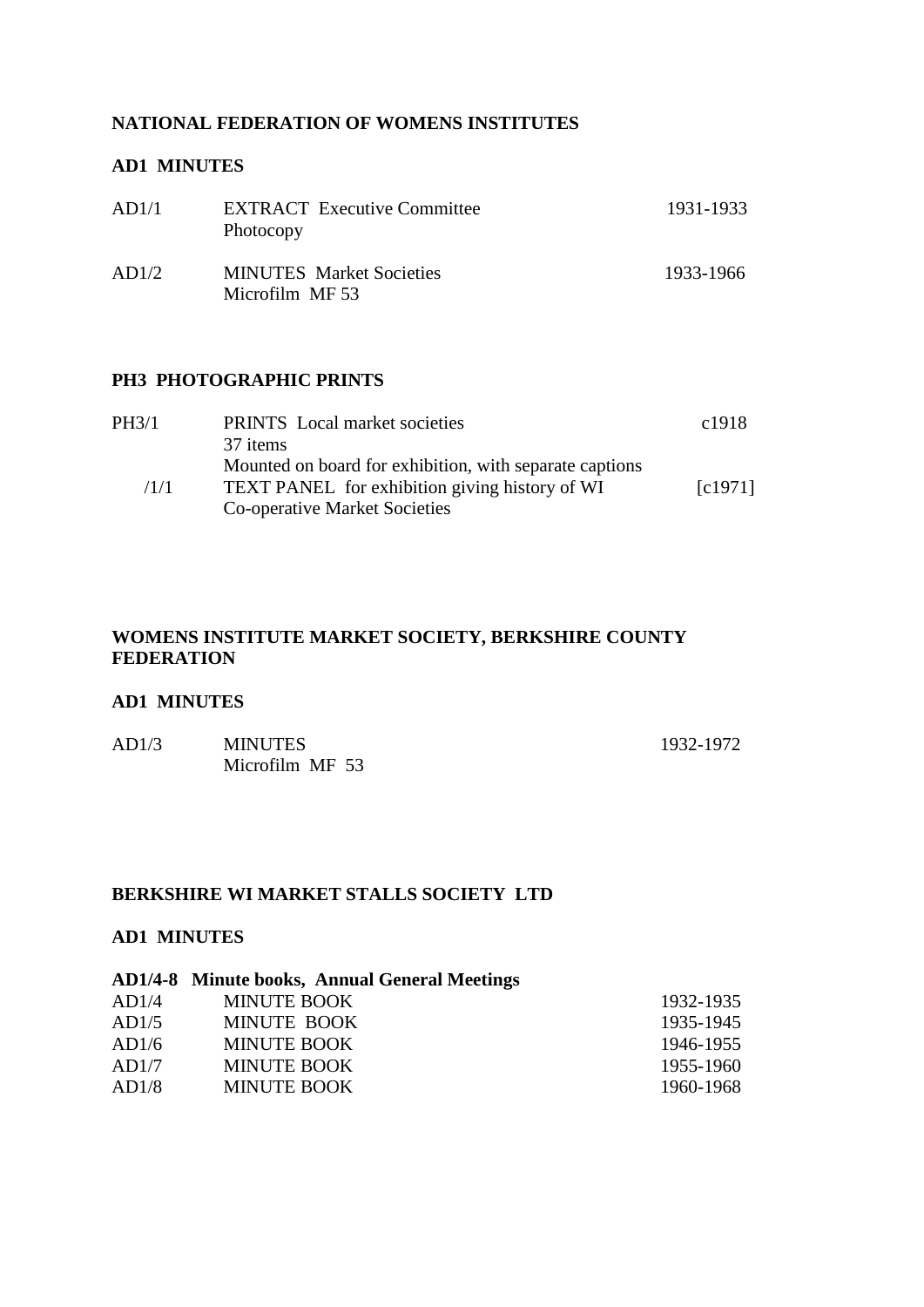## **AD2 GENERAL ADMINISTRATIVE RECORDS**

| AD2/1 | <b>ATTENDANCE BOOK</b> | 1934-1963 |
|-------|------------------------|-----------|
|       | Microfilm MF 53        |           |

### **CO2 COMPANY RECORDS**

CO2/1 PAMPHLET Model Rules for Market Societies 1951 Microfilm MF 53

## **WOMENS INSTITUTE MARKET SOCIETY, BROADHAMPTON BRANCH**

#### **AD1 MINUTES**

| AD1/9 | <b>MINUTES</b> | 1947-1972 |
|-------|----------------|-----------|
|       | Microfilm MF41 |           |

## **WOMENS INSTITUTE MARKET SOCIETY, CAMBRIDGE BRANCH**

### **AD1 MINUTES**

| AD1/10 | <b>MINUTES</b> | 1963-1969 |
|--------|----------------|-----------|
|        | Microfilm MF44 |           |

#### **DIDCOT WI MARKET STALL**

# **AC6 OTHER ACCOUNTS**

| AC6/1 | WEEKLY ACCOUNTS BOOK<br>Volume 1        | 1947-1948 |
|-------|-----------------------------------------|-----------|
| AC6/2 | <b>WEEKLY ACCOUNTS BOOK</b><br>Volume 2 | 1947-1948 |
| AC6/3 | <b>WEEKLY ACCOUNTS</b><br><b>LOOSE</b>  | 1949-1958 |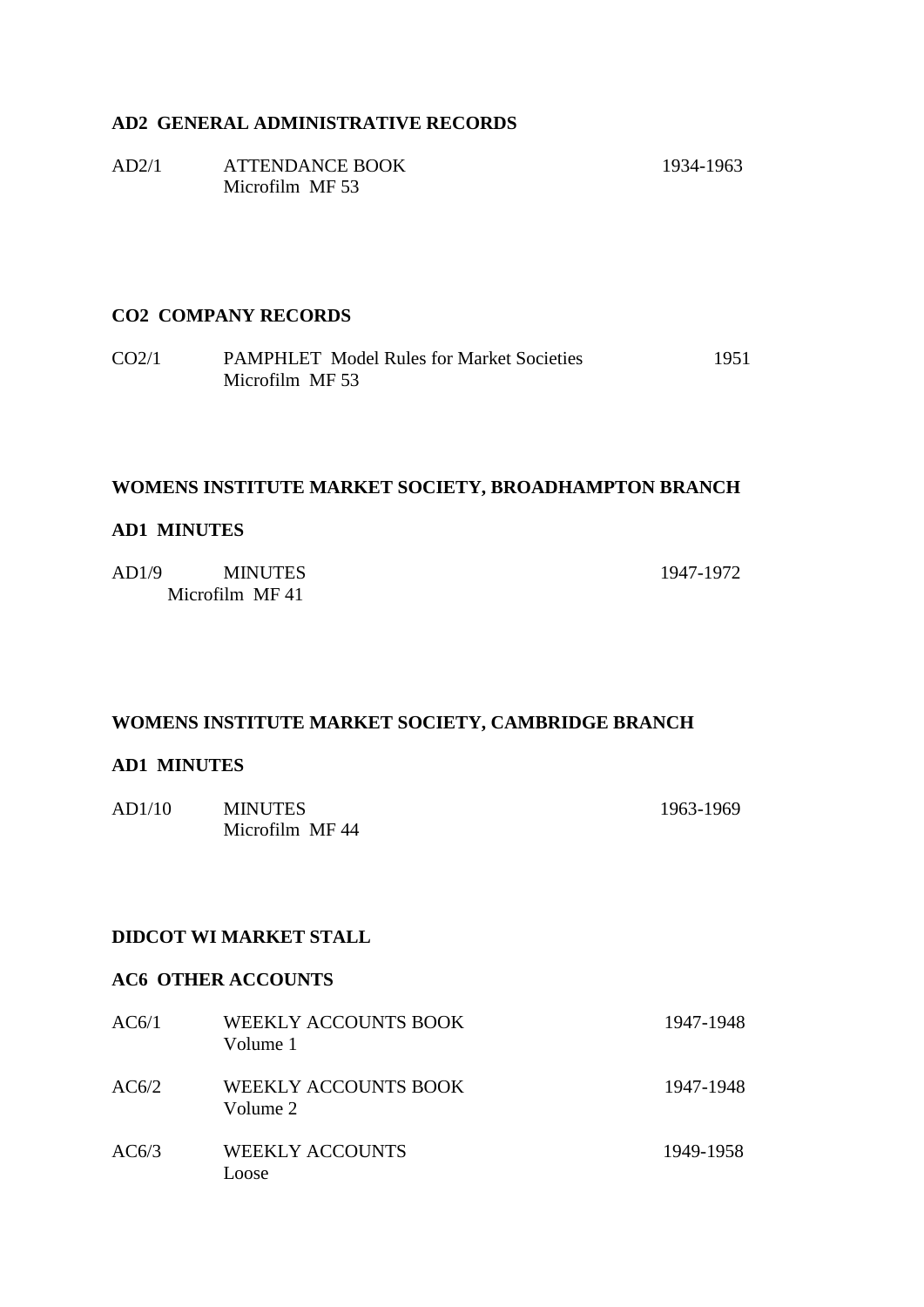## **DORSET WI MARKETS LTD**

All records are photocopies

## **AC7 FINANCIAL STATEMENTS**

| $AC7/1-30$ | ANNUAL FINANCIAL STATEMENTS | 1940-1970 |
|------------|-----------------------------|-----------|
|            |                             |           |

#### **AD1 MINUTES**

| AD1/11 | <b>MINUTE BOOK</b> | 1941-1951 |
|--------|--------------------|-----------|
| AD1/12 | <b>MINUTE BOOK</b> | 1952-1957 |
| AD1/13 | <b>MINUTE BOOK</b> | 1957-1964 |

## **AD2 GENERAL ADMINISTRATIVE RECORDS**

| <b>BUNDLE</b> of Annual General Meeting agendas<br>AD2/2<br>1964-1971 |  |
|-----------------------------------------------------------------------|--|
|-----------------------------------------------------------------------|--|

## **CO2 COMPANY RECORDS**

| CO <sub>2/2</sub> | <b>REGISTER</b> of shareholders | 1964 |
|-------------------|---------------------------------|------|
|                   |                                 |      |

## **HORSHAM WI MARKET LTD**

## **AC7 FINANCIAL STATEMENTS**

| AC7/31 | <b>FINANCIAL STATEMENT</b> | 1972 |
|--------|----------------------------|------|
|        | Microfilm MF 63            |      |

## **AD1 MINUTES**

| AD1/14 | <b>MINUTE BOOK</b><br>Microfilm MF 63 | 1932-1934 |
|--------|---------------------------------------|-----------|
| AD1/15 | <b>MINUTE BOOK</b><br>Microfilm MF 63 | 1934-1937 |
| AD1/16 | <b>MINUTE BOOK</b><br>Microfilm MF 63 | 1945-1972 |